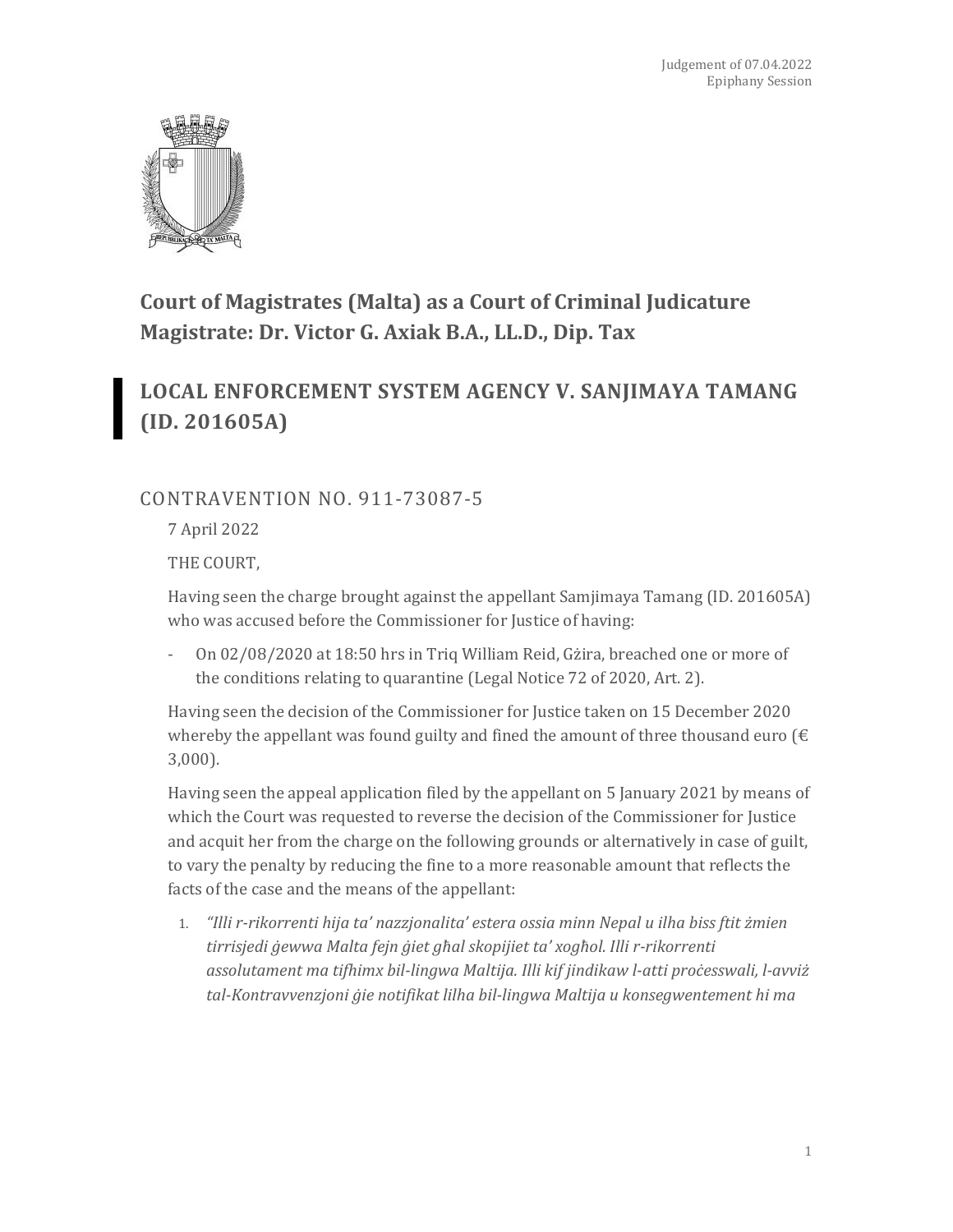*setgħatx tifhem il-kontenut ta' dik it-taħrika u l-importanza tagħha. Illi għalhekk hi lanqas ma setgħat tipprepara għad-difiża tagħha kif jixraq. Illi ma hemm ebda dubju u kien bil-wisq evidenti għar-Reġistratur tat-Tribunal Lokali, illi r-rikorrenti ma tifhimx bil-Malti u kellu jinnotifikha bi traduzzjoni għall-Inġliż tal-Avviż tal-Kontravvenzjoni. Illi għalhekk id-dettami tal-Att Dwar Proċeduri Ġudizzjarji (Użu Tal-Ilsien Ingliż), Kap. 189 tal-Liġijiet ta' Malta, li huma ukoll applikabbli għall-każ de quo agitur ma ġewx segwiti. Illi għalhekk l-proċedura quddiem it-Tribunal Lokali hija nulla u bla effett;*

- 2. *Illi mingħajr preġudizzju għall-aggravju preċedenti, l-'Avviż ta' Kontravvenzjoni' jirreferi għall-Artikolu 2 tal-Avviż Legali 72 tal-2020 bħala l-bażi legali għall-ksur tal-kundizzjoni li jirrigwarda il-kwaranti. Illi tali referenza għal dan l-Avviż Legali hija kompletament skorretta u żbaljata stante illi dan l-artikolu ma jipprovdi għallebda obbligu li l-kwarantina tiġi segwita. Illi l-Artikolu 2 ta' dan l-Avviż Leġali jipprovdi biss għas-sostituzzjoni tal-Artikolu 4 tar-Regolamenti Prinċipali ossia r- "Regolamenti Dwar L-Infurzar ta' Ordnijiet li Jirrigwardaw il-Kwarantina" (LS 465.12). Illi għalhekk tali 'Avviż ta' Kontravvenzjoni' hu null u bla effett;*
- 3. *Illi mingħajr preġudizzju għall-aggravji preċedenti, l-'Avviż ta' Kontravvenzjoni' hu null u bla effett stante li l-fond ta' residenza tar-rikorrenti ma huwiex korrettament indikat. Illi r-rikorrenti tabita ġewwa 40, Triq Sir William Reid, Gzira. Illi tali Avviż qed jirreferi għat-triq kollha u mhux għal fond partikolari tar-rikorrenti. Illi ordnijiet tal-kwarantina jippresupponu fond speċifiku fejn wieħed ikun ser iqatta lkwarantina tiegħu. Illi għalhekk ksur ta' ordni ta' kwarantina jeħtieġ li tkun marbuta ma fond speċifiku, liema fond ma ġiex indikat fl-Avviż tal-każ de quo;*
- 4. *Illi mingħajr preġudizzju għall-aggravji preċedenti, l-'Avviż ta' Kontravvenzjoni' hu null u bla effett stante l-indikazzjoni żbaljata fuq l-Avviż tan-natura ta' din l-akkuża. Illi skond l-Artikolu 4 tar-"Regolamenti Dwar L-Infurzar ta' Ordnijiet li Jirrigwardaw il-Kwarantina" (LS 465.12), in-natura tal-imputazzjoni imsemmija fl-Avviż hi dik ta' 'Reat' u mhux 'Kontravvenzjoni' kif hemm imniżżel;*
- 5. *Illi mingħajr preġudizzju għall-aggravji preċedenti, ordni ta' kwarantina qatt ma setgħat tiġi mposta fuq ir-Rikorrenti mis-Suprintendent tas-Saħħa Pubblika, stante illi hi qatt ma kellha l-COVID-19. Dan qed jingħad għar-raġuni illi Artikolu 3 tar- "Regolamenti Dwar L-Infurzar ta' Ordnijiet li Jirrigwardaw il-Kwarantina" (LS 465.12) jipprovdi is-segwenti:*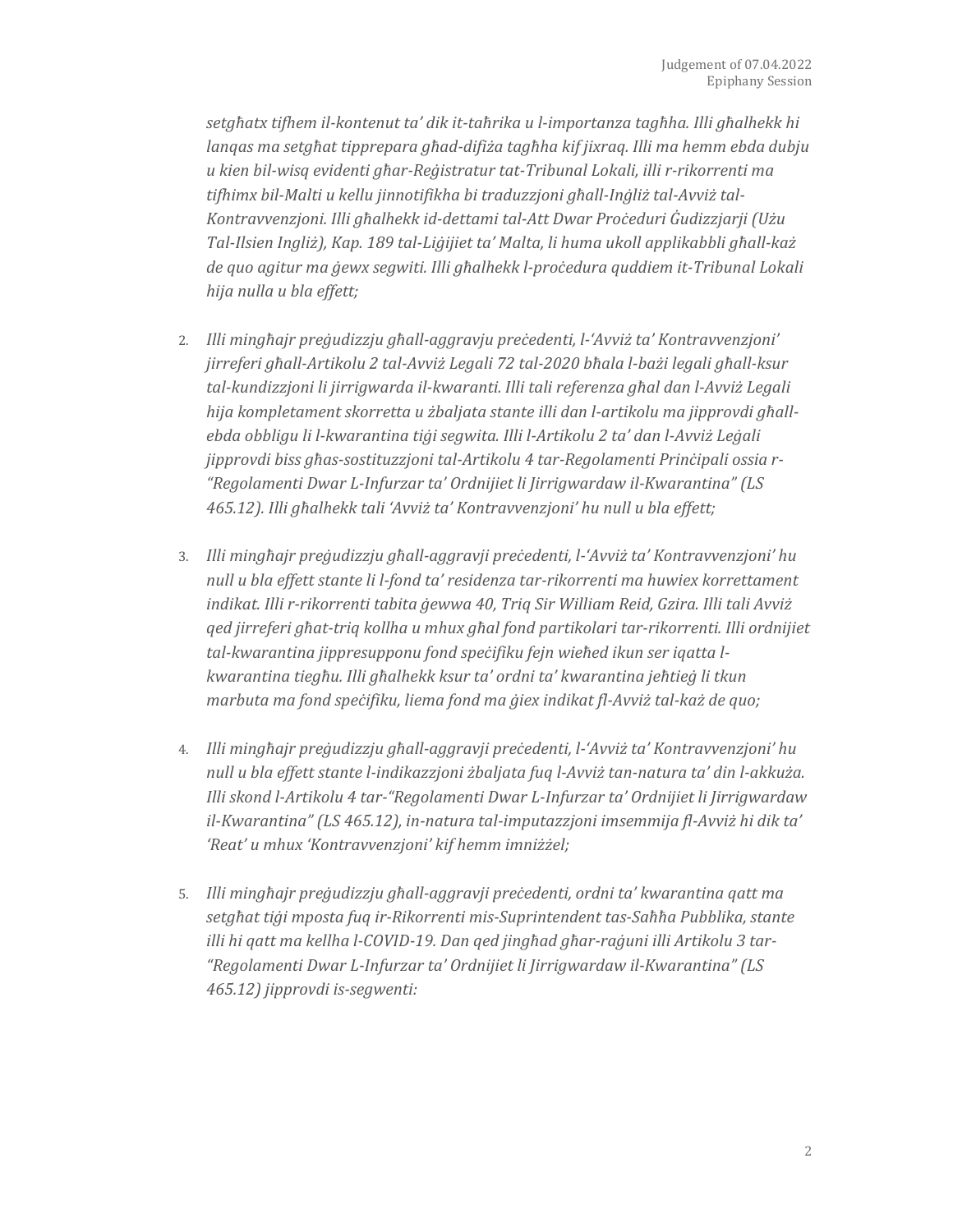*Kull perjodu ta' kwarantina impost mis-Suprintendent għandu jiġi strettament osservat skont dawk l-ordnijiet li jistgħu jingħataw mill-imsemmi Suprintendent, taħt id-dispożizzjonijiet tal-artikolu 29(1) tal-Att.*

*Illi jekk wieħed jagħmel referenza għall-artikolu 29(1) tal-Att Dwar Is-Saħħa Pubblika Kap. 465 tal-Liġijiet ta' Malta, dan jipprovdi illi:*

*Is-Suprintendent jista' jordna li persuna li jkollha marda li għandha tiġi avżata:*

*(a) tkun iżolata xi mkien fejn is-Suprintendent jiddeċidi; (enfasi tar-rikorrenti)*

*Illi għalhekk huwa bil-wisq ċar u evidenti illi ordni valida ta' kwarantina tista' biss tiġi validament imposta mis-Suprintendent tas-Saħħa Pubblika fuq persuna li jkollha marda. Illi minħabba li r-Rikorrenti qatt ma kellha marda li biha is-Suprintendent għandha tiġi avżata allura l-ebda ordni ta' kwarantina ma setgħat tiġi mposta fuqha u konsegwentement qatt ma seta' jkun hemm sejbien ta' xi ħtija kontriha;*

- 6. *Illi mingħajr preġudizzju għall-aggravji preċedenti, r-rikorrenti qatt ma kienet validament infurmata mis-Suprintendent tas-Saħħa Pubblika jew rappreżentant tagħha illi ġiet imposta ordni ta' kwarantina fuqha. Illi lanqas ittra jew dokument bil-miktub li jispjegalha u jinfurmah illi kienet ġiet imposta fuqha tali ordni, qatt ma ntbagħat jew ingħata lilha. Illi tant kemm hu hekk li ġiet imposta multa oħra ta' tlett t'elef fuqha b'allegat ta' ksur ieħor tal-ordni ta' kwarantina, liema akkuża qed tiġi ukoll appellata;*
- 7. *Illi mingħajr preġudizzju għall-aggravji preċedenti, jidher illi ġiet imposta ordni ta' kwarantina fuq ir-Rikorrenti stante illi ċertu Anil Sinjali (ID 0198350A) li kien għadu kemm irritorna minn barra minn Malta, għoġbu li jagħti l-indirizz tiegħu fejn kien ser iqatta l-kwarantina tiegħu fl-istess fond fejn kienet qed tabita r-rikorrenti.ossia 40, Triq Sir William Reid, Gzira u dan mingħajr ma ħa ebda permess mingħandha. Illi r-rikorrenti ilha żmien twil Malta u ma vjaġġatx barra minn Malta fi żmien talpandemija tal-COVID-19. Illi barra minn hekk Anil Sinjali qatt ma informaha illi hi kellha xi obbligu ta' kwarantina. Illi l-fond 40, Triq Sir William Reid, Gzira huwa dar kbira u Anil Sinjali dejjem kien f'iżolament għalih waħdu u ma kellu u lanqas ma seta' jkollu ebda kuntatt mar-rikorrenti. Illi fi kwalsijasi każ, Anil Sinjali dejjem irriżulta negattiv għall-COVID19 (vide 'Dok. B' anness);*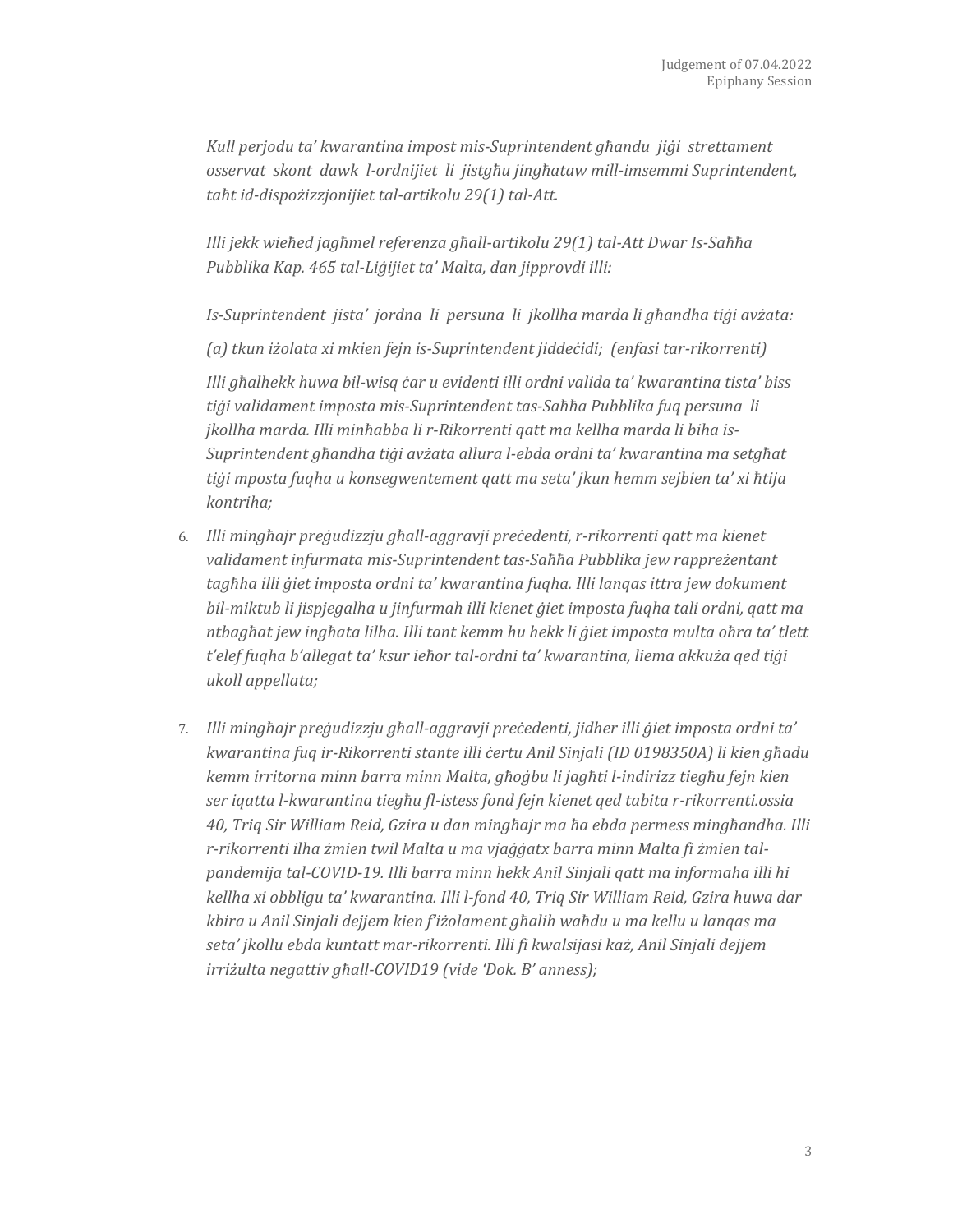8. *Illi mingħajr preġudizzju għall-aggravji preċedenti, l-piena mposta fuq ir-rikorrenti hija ferm eċċessiva u mhux ġusta u hi ma għandha ebda mezzi minn fejn tħallas dan l-ammont. Illi r-rikorrenti taħdem bħala 'Cleaner' mal-kumpanija OZO Malta Ltd. u titħallas il-paga minima li bilkemm isserviha sabiex tkopri l-kera u ssostni lilha nnifisha"*

Having seen that during the sitting held on 28 October 2021 the appealed Agency raised the plea of nullity of the appeal application on the basis of Article 419(1)(a) of Chapter 9 of the Laws of Malta since the appellant did not include a brief statement of the facts of the judgement appealed.

Having heard the parties make their submissions on this preliminary plea in the sitting held on 28 October 2021 during which the Court also ordered that proceedings be conducted in the English language given that the appellant is English-speaking.

#### **Considered:**

That Article 419 of the Criminal Code states:

**'419. (1) Besides the indications common to judicial acts, the application shall, contain -**

**(a) a brief statement of the facts;**

**(b) the grounds of the appeal;**

**(c) a demand that the judgment of the inferior court be reversed or varied.'**

That primarily the Court must consider whether the said article applies to appeal applications filed under Article 11 of Chapter 291 of the Laws of Malta.

That Article 11(2) of Chapter 291 *inter alia* states:

### **'11 (2) For the purpose of exercising its functions under this article, the Court of Magistrates shall proceed in accordance with the provisions of the Criminal Code …'**

That the provisions of the Criminal Code regulating the Court of Magistrates as a Court of Criminal Judicature are found in Articles 370-388 under Subtitle I of Title II. Meanwhile Article 419 is found under Subtitle III of Title II entitled "Of Appeals from Judgements of the Court of Magistrates as a Court of Criminal Judicature". Therefore a literal interpretation of Article 11(2) of Chapter 291 would mean that Article 419(1) of the Criminal Code would not be applicable.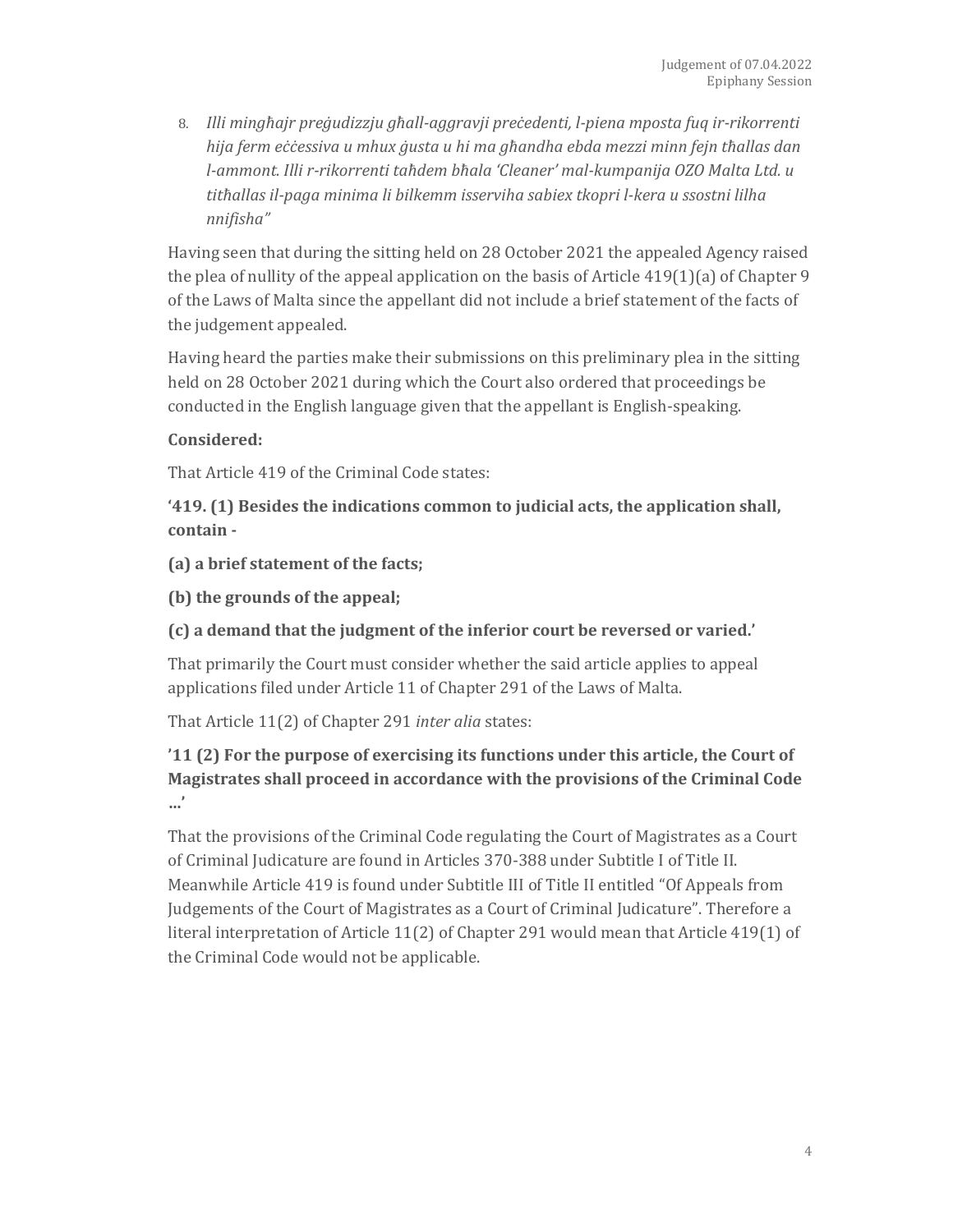That the Court feels that a literal application of Article 11(2) would be against the spirit of the law. This Court is tasked with reviewing a decision given by another judicial authority and in so doing it is automatically exercising a kind of jurisdiction that is akin to the appellate jurisdiction of the Court of Criminal Appeal. Any other interpretation would also be illogical given that the Court of Magistrates ordinarily does not have the power to review decisions given by other judicial authorities. In these circumstances the Court shall interpret the words under Article 11(2) of Chapter 291 "**shall proceed in accordance with the provisions of the Criminal Code"** to include both provisions relating to the Court of Magistrates as a Court of Criminal Judicature as well as to those relating to the Court of Appeal hearing appeals from judgements of that court.

That prior to the enactment of Act I of 2018 on 19 January 2018, Article 419(1) of the Criminal Code included the words "**under pain of nullity**". This was time and time again interpreted strictly by our Courts to mean that if any one or more of the requirements outlined in paragraphs (a), (b) or (c) of subarticle (1) of Art. 419 were not satisfied, the appeal application was deemed to be null and void. This nullity was also raised *ex-officio* by the Court as a matter of public order.

That for instance in the judgement **Il-Pulizija v. Joseph Said** (Court of Criminal Appeal, 25 July 1994) the Hon. Judge V. De Gaetano held that:

*"Il-gurisprudenza, ormai kopjuza dwar in-nullita' tar-rikors tal-appell minhabba karenza tar-rekwizit tal-fatti fil-qosor, ma hix gurisprudenza bbazata fuq formalizmu jew inflessibilita' procedurali izda gurisprudenza bbazata fuq interpretazzjoni ragjonevoli tal-imsemmi dispost tal-ligi (Art. 419 (1)…"Il-principji stabiliti … jinsabu rispekkjati f'sentenzi aktar recenti bhal , per ezempju , "Il-Pulizija vs. Lawrence Zammit u Paul Spiteri4" [25.7.1986] ; "Il-Pulizija vs. Alfred Debono"5 [23.4.1992] u l- "Il-Pulizija vs. Julian Bonello6" [14.5.1992], lkoll appelli kriminali, jistghu jigu riassunti fis-segwenti tlitt propozizzjonijiet : (1) ir-rikors ghandu jkun fih espozizzjoni tal-fatti saljenti u essenzjali tal-kawza, esposti b' mod car u komplet , b' mod li l-kontropoarti tkun tista' tifhem fuqhiex ghandha tiddefendi ruha jew tittratta, u b'mod li din il-Qorti tkun tista' ssegwi sewwa l-izvolgiment tal-kaz u tillimita d-dibattitu ghal dak li hu bzonnjuz u tirrikjedi l-iskjaramenti mehtiega; (2) il-ghalhekk ma jkunx sodisfatt il-vot tal-ligi jekk il-fatti jkunu sparpaljati b'mod li wiehed irid joqghod jistad ghalihom biex forsi jindividwhom ; u (3) li certament mhux il-kompitu tal-Qorti li toqghod tipprova tispigola l-fatti mill-aggravji jew vice versa. …f' dan il-kaz l-espozizzjoni tal-fatti hija karenti ghal kollox."*

That the same eminent Judge also held in the judgement **Il-Pulizija v. Vincent Fenech** (Court of Criminal Appeal, 17 October 1997) that the Court: